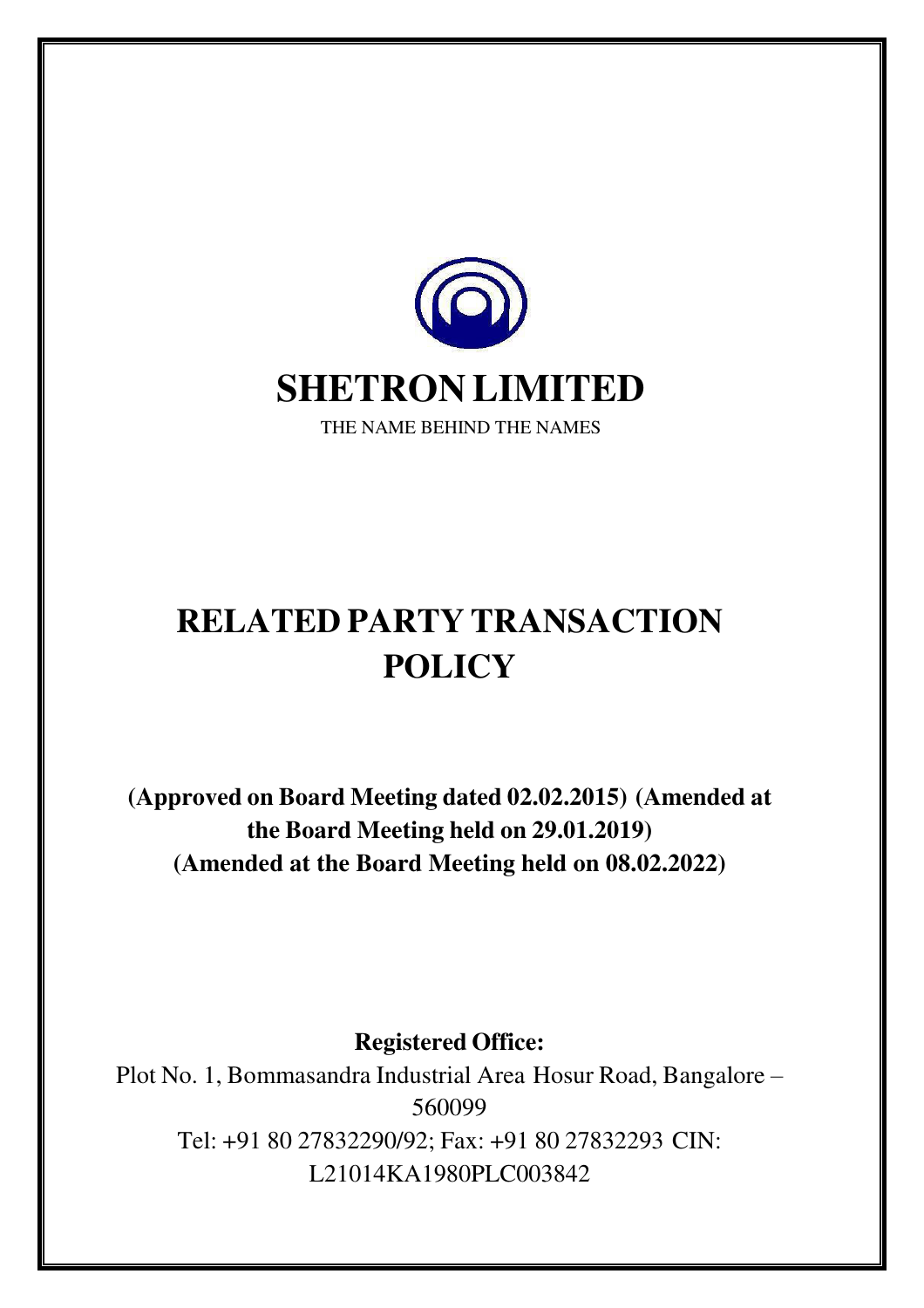# **RELATED PARTY TRANSACTION POLICY**

#### **1. SCOPE AND PURPOSE OF THE POLICY**

Related Party Transactions can present a potential or actual conflict of interest which may be against the best interest of the Company and its shareholders. Considering the requirements for approval of Related Party Transactions as prescribed under SEBI (Listing Obligations and Disclosure Requirements) Regulations, 2015 ("SEBI LODR") (as amended) and the Companies Act, 2013 ("Act") (as amended) along with circulars issued thereunder, including any statutory modifications or re-enactments thereof for the time being in force, Shetron Limited ('the Company') has formulated guidelines for identification of related parties and the proper conduct and documentation of all Related Party Transactions.

Also, Regulation 23 of SEBI LODR requires a company to formulate a policy on materiality of Related Party Transactions and dealing with Related Party Transactions.

In light of the above, Shetron Limited has framed this Policy on Related Party Transactions ("Policy"). This Policy has been adopted by the Board of Directors of the Company based on recommendations of the Audit Committee. Going forward, the Audit Committee would review and amend the Policy, as and when required, subject to the approval of the Board.

#### **2. OBJECTIVE OF THE POLICY:**

The objective of this Policy is to set out (a) the materiality thresholds for Related Party Transactions and; (b) the manner of dealing with the transactions between the Company and its related parties based on the Act, SEBI LODR and any other laws and regulations as may be applicable to the Company.

#### **3. DEFINITIONS:**

- *"Arm's Length Transaction ('ALP')"* means a transaction between two related parties that is conducted as if they are unrelated, so that there is no conflict of interest. For determination of Arm's Length basis, guidance may be taken from provisions of Transfer Pricing under Income Tax Act, 1961.
- *"Board of Directors or Board"* means the collective body of the Directors of the Company;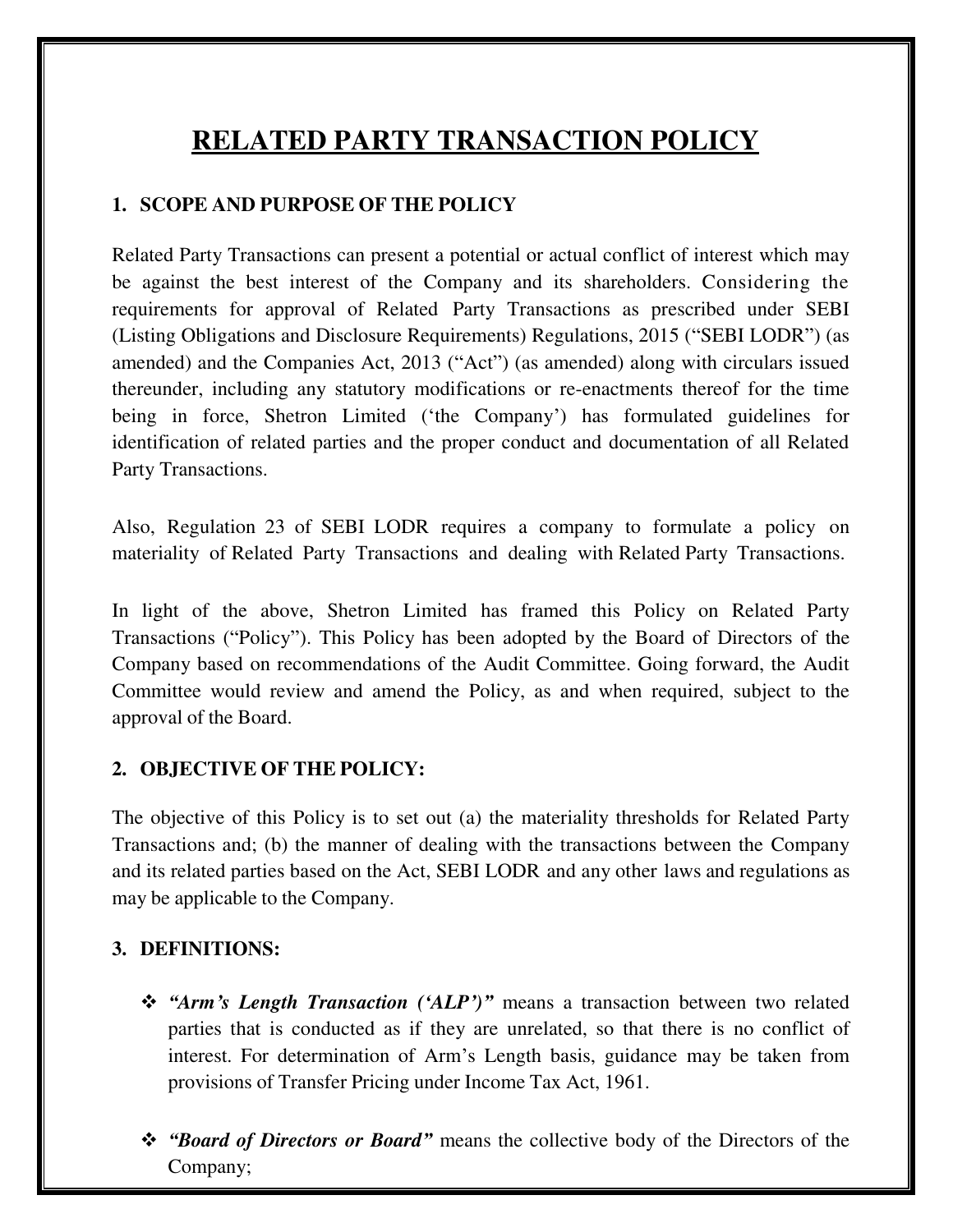- *"Material Related Party Transactions"* means a Related Party Transaction which individually or taken together with previous transactions during the accounting year, exceeds threshold limit as stated hereinafter or such limits as may be prescribed either in the Companies Act, 2013 or the SEBI LODR, as amended from time to time, whichever is stricter.
- *"Ordinary Course of Business ('OCB')"* means a transaction which is:
	- $\checkmark$  carried out in the normal course of business envisaged in accordance with the Memorandum of Association ('MoA') of the Company as amended from time to time, or
	- $\checkmark$  historical practice with a pattern of frequency, or
	- $\checkmark$  common commercial practice, or
	- $\checkmark$  meets any other parameters / criteria as decided by the Board/Audit Committee.
- *"Relative"* with reference to any person shall have the meaning as defined in Section 2(77) of the Act read with Rule 4 of the Companies (Specification of Definition Details) Rules, 2014 and the amendments made thereunder from time to time
- *"Key Managerial Personnel"* in relation to a Company, means, the Chief Executive Officer or the Managing Director or the Manager; the Company Secretary; the Whole-Time Director; the Chief Financial Officer; such other officer, not more than one level below the Directors who is in Whole-time employment, designated as Key Managerial Personnel by the Board; and such other officer as may be prescribed.
- *"Related Party",* shall have the same meaning as defined under Section 2(76) of the Companies Act, 2013 and Regulation 2(1)(zb) of the SEBI LODR.
- *"Related Party Transactions"* shall have the meaning as defined under Regulation 2(1)(zc) of the SEBI LODR or as envisaged in Section 188(1) of the Act from time to time.
- *"Audit Committee"* means the Audit Committee constituted by the Board of Directors of the Company in accordance with Section 177 of the Act and the Listing Regulations;
- *"Transaction"* shall be construed to include single transaction or a group of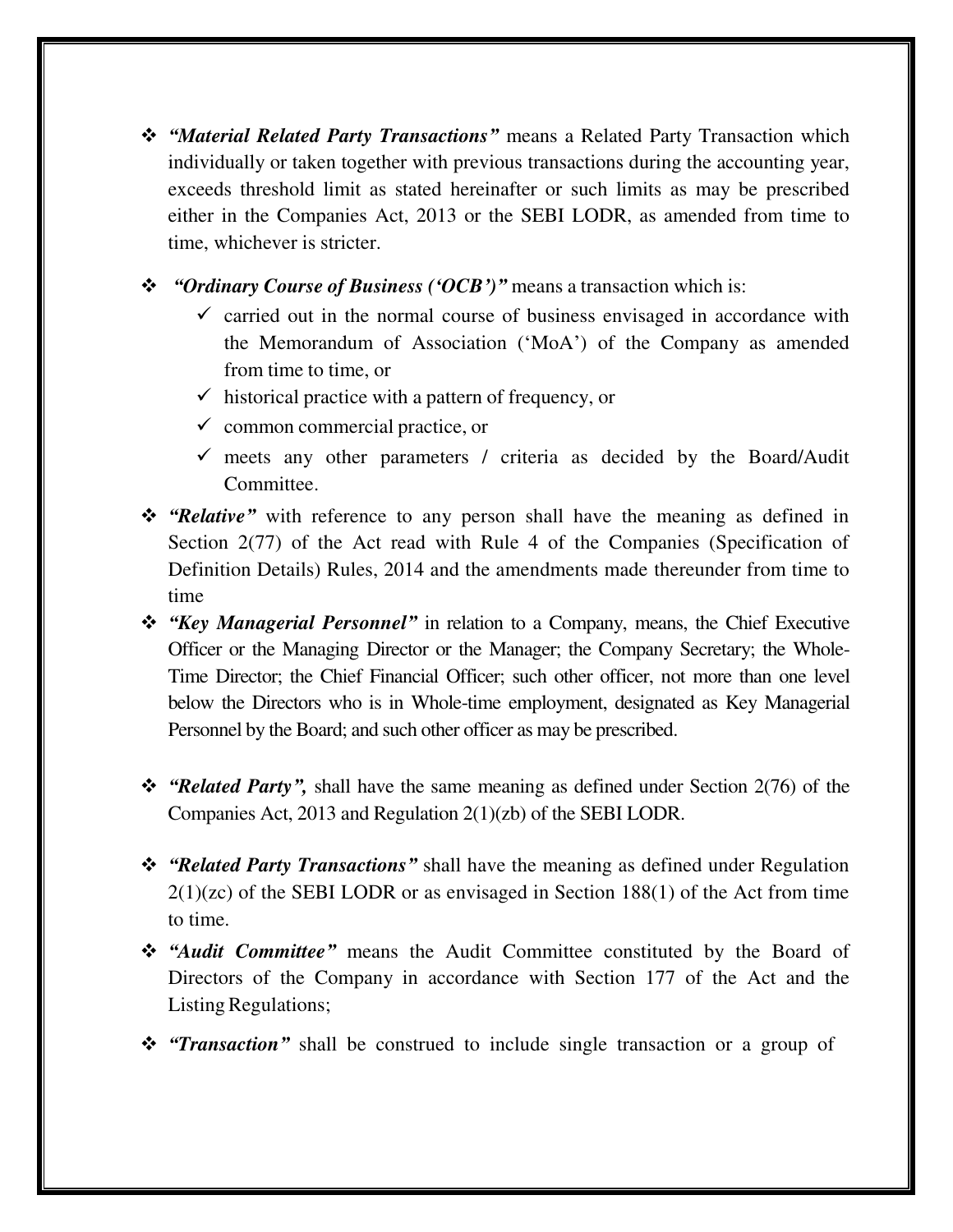transactions in a contract;

- "*Material Modification*" shall mean and include any modification to an existing related party transaction having variance of 20% of the existing limit as sanctioned by the Audit Committee / Board / Shareholders, as the case may be.
- Any other terms not defined herein shall have the same meaning as defined in the Companies Act, 2013, the SEBI LODR or any other applicable law or Regulation as amended from time to time.

#### **4. POLICY:**

All Related Party Transactions must be reported to the Audit Committee and referred for approval by the Committee in accordance with this Policy.

## **5. FORMULATION OF POLICY ON MATERIALITY OF RELATED PARTY TRANSACTION**

 Formulation of Policy on Materiality of Related Party Transactions and on dealing with related party transactions including clear threshold limits duly approved by the Board and such Policy shall be reviewed by the Board at least once in three years and updated accordingly.

#### **6. IDENTIFICATION OF POTENTIAL RELATED PARTY TRANSACTIONS:**

#### **1. Shetron Group Companies:**

All the companies in Shetron Group will be considered as Related Parties.

#### **2. Key Managerial Personnel and connected Related Parties:**

Each Director and Key Managerial Personnel shall disclose to the Company Secretary of the Company its Related Parties. The Board shall record the disclosure of Interest.

The Company shall also identify Related Party Transactions with Directors or Key Managerial Personnel of the holding company/ies or their relatives.

**3. The Company will identify the potential transactions with the Related Parties.**

#### **7. REVIEW AND APPROVAL OF RELATED PARTY TRANSACTIONS:**

#### **Audit Committee:**

Every Related Party Transaction and material modifications shall be subject to the prior approval of the Audit Committee whether at a meeting. However, the Audit Committee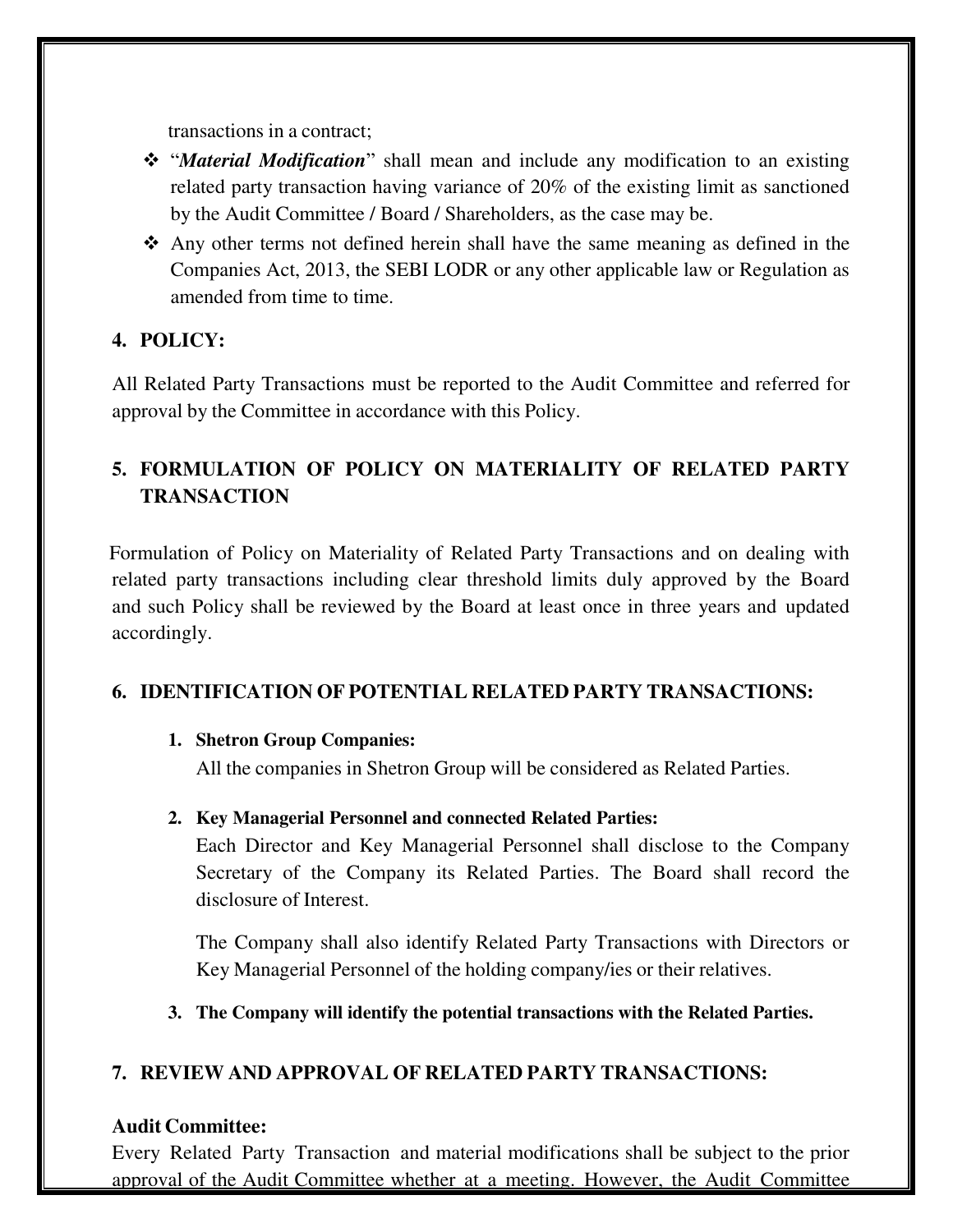may grant omnibus approval for Related Party Transactions proposed to be entered into with the Company which are repetitive in nature and are in the ordinary course of business and on at Arm's Length basis, subject to compliance of the conditions contained in SEBI LODR.

Any member of the Committee who has a potential interest in any Related Party Transaction shall abstain from discussion and voting on the approval of the Related Party Transaction. To review a Related Party Transaction, the Committee shall be provided with the necessary information, to the extent relevant, with respect to actual or potential Related Party Transactions and/or prescribed under the Companies Act, 2013 and Rules thereunder, and SEBI LODR.

Transactions entered into between a holding company and its wholly owned subsidiary whose accounts are consolidated with such holding company and placed before the shareholders at the General Meeting for approval shall not require prior approval of the Audit Committee.

#### **Board:**

If the Committee determines that a Related Party Transaction should be brought before the Board, or if the Board in any case decides to review any such matter or it is mandatory under any law for Board to approve the Related Party Transaction, then the Board shall consider and approve the Related Party Transaction and the considerations set forth above shall apply to the Board's review and approval of the matter, with such modification as may be necessary or appropriate under the circumstances.

#### **Shareholders:**

All the material Related Party Transactions and subsequent material modifications shall require prior approval of the shareholders through Ordinary Resolution and no Related Party shall vote to approve such resolutions whether the entity is a related party to the particular transaction or not.

#### **8. MATERIAL RELATED PARTY TRANSACTIONS:**

A transaction with a Related Party shall be considered material if the transaction / transactions to be entered into individually or taken together with previous transactions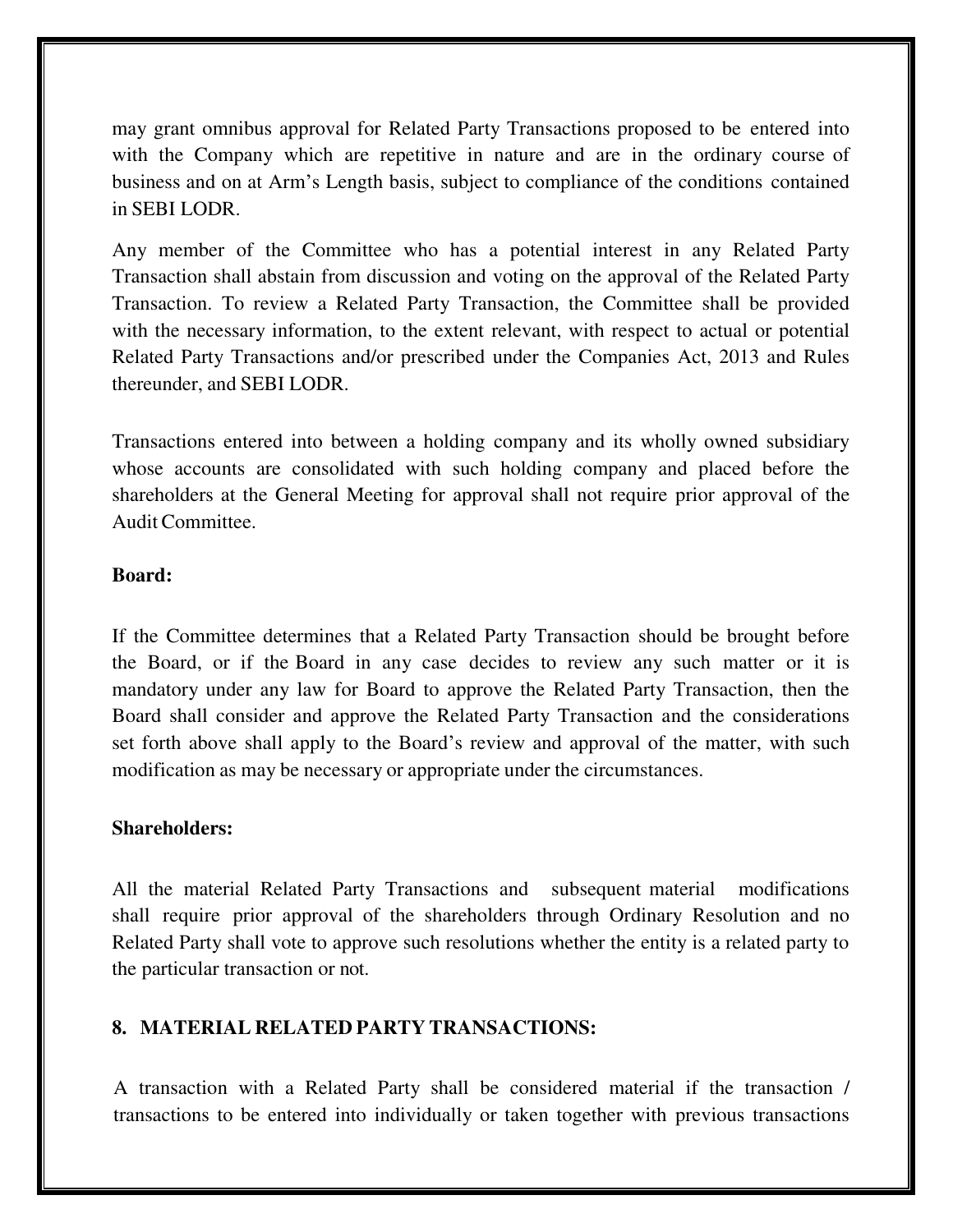during a financial year, exceeds ten percent of the consolidated annual turnover as per the last audited financial statements of the Company.

## **9. RELATED PARTY TRANSACTIONS NOT APPROVED UNDER THIS POLICY:**

In the event the Company becomes aware of a Transaction with a Related Party that has not been approved under this Policy prior to its consummation, the matter shall be reviewed by the Committee. The Committee shall consider all of the relevant facts and circumstances regarding the Related Party Transaction, and shall evaluate all options available to the Company, including ratification, revision or termination of the Related Party Transaction. The Committee may examine the facts and circumstances of the case and take any such action it deems appropriate.

#### **10. GENERAL PRINCIPLES:**

- I. It shall be the responsibility of the Board to monitor and manage potential conflicts of interest of management, board members and shareholders, including abuse in Related Party Transactions.
- II. The Independent Directors of the Company shall pay sufficient attention and ensure that adequate deliberations are held before approving Related Party Transactions and assure themselves that the same are in the interest of the Company.
- III. The CFO of the Company is authorised to issue necessary guidelines/instructions for implementation of this Policy.
- IV.The Audit Committee shall have the following powers with respect to Related Party Transactions:
	- $\checkmark$  To seek information from any employee.
	- $\checkmark$  To obtain outside legal or other professional advice.
	- $\checkmark$  To secure attendance of outsiders with relevant expertise, if it considers necessary
	- $\checkmark$  To investigate any Related Party Transaction.
- V. The Company while entering into any Related Party Transaction shall ensure that such Related Party Transaction is in the best interest of the Company and adheres to this Policy.

#### **11. DISCLOSURES:**